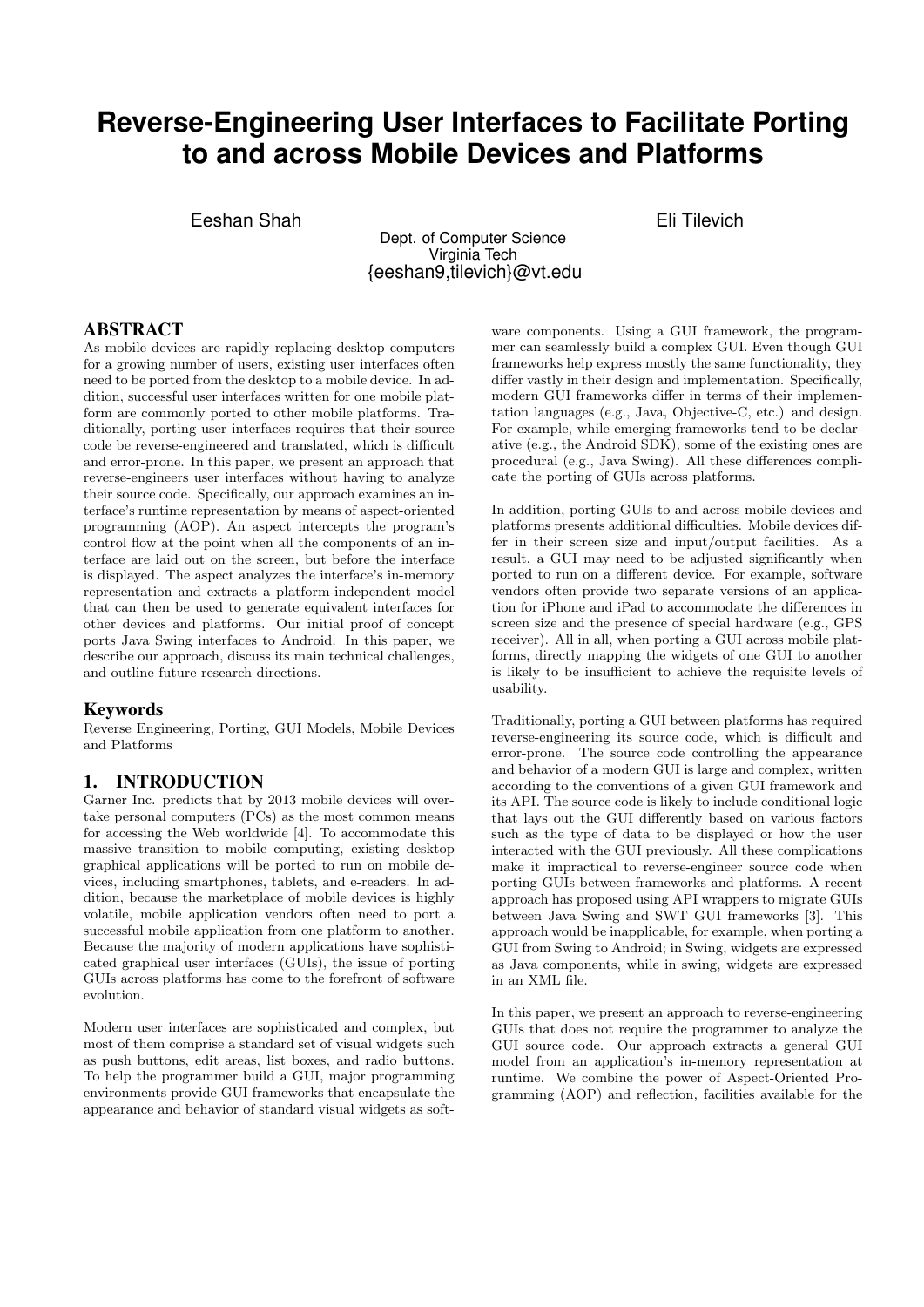majority of modern languages. In particular, we use AOP to intercept the application's control flow at the point when the GUI is about to be displayed on the screen. At this point, the GUI must be completely laid out on the screen, containing all the visual widgets placed at the designated screen coordinates. Then, our approach leverages reflection to examine the in-memory representation of the main GUI object and extract a general model that describes the contained widgets and their properties (e.g., size, color, coordinates, etc.). The model is persisted in XML and can be used to port the GUI to another GUI framework, platform, or device.

The approach is simple but powerful, as it obviates the need to parse and examine the program's source code. Because the extracted model is represented in XML, it can be used for generating GUIs in any language or platform. The model is generic and can be manipulated to adjust a GUI for the specific requirements of any target platform. In this paper, we describe our initial proof-of-concept that ports Swing applications to Android and outline future research directions.

The rest of this paper is structured as follows. Section 2 discusses the difficulties of engineering GUIs for mobile devices. Section 3 give an overview of our approach. Section 4 describes our proof-of-concept that ports Swing GUIs to Android. Section 5 compares our approach with related state of the art. Section 6 outlines future work directions.

## 2. GUI ENGINEERING IN THE MOBILE AGE

The market of mobile devices is highly diverse. Vendors offer devices with varied sets of hardware capabilities and features. In addition, different platforms represent GUIs using their unique GUI toolkits, frameworks, and APIs. These and other factors cause the differences in the look-and-feel of mobile GUIs.

Screen real estate is significantly smaller on phones and tablets than it is on desktops. In addition, users interact with desktop applications differently than they do with portable devices. The mouse and keyboard remain the primary input facilities for interacting with modern desktop applications. By contrast, touch interfaces have become standard for portable devices, including smartphones, tablets, and e-readers.

It is these differences between desktop and mobile platforms that make it impossible to directly map a desktop GUI to a mobile one. Even a GUI that works well for one mobile platform may not be directly portable to another mobile platform. In fact, applications running on both a smartphone and a tablet often have different GUIs to accommodate for different screen sizes and available input facilities.

# 3. APPROACH OVERVIEW

Our approach entails raising the level of abstraction when porting GUIs. That is, our goal is to manipulate a GUI model whose abstraction level is higher than that of the underlying source code. In the long run, we aim at applying the power of model driven architectures [7] to GUI reverse-engineering and porting. In addition, we aim at completely bypassing source code when analyzing the original GUI. Parsing source code is an unreliable mechanism to de-

termine the interface's layout. When analyzing a GUI based on its source code, the analyzer must take into consideration the program's control flow, which may depend on the program's input or the persisted state of the GUI's previous invocation. In addition, such an analyzer would have to be made aware of the API exposed by the GUI framework in place. These APIs follow different design and coding conventions, further complicating the process of parsing the source code to extract a GUI model.

By contrast, our approach examines the in-memory representations of GUI objects at runtime. It relies on two mainstays of modern programming technologies: AOP and reflection. AOP provides a systematic means to interpose new code within existing software components. Reflection makes it possible to examine object structures at runtime. We use AOP to intercept the program's control flow at the point at which all the GUI components are laid out on the screen. but before they are displayed. For example, Java Swing provides method setVisible to display a GUI object. An aspect intercepts the program's flow before setVisible is invoked.

Modern GUI's form a tree-like structure, in which the tree's root is the top level window. All the other windows are reachable from the root. Our approach uses reflection to exhaustively walk the in-memory GUI tree and record all the contained window objects. If some GUI action (e.g., push button press) creates a new tree-structured hierarchy (e.g., a new dialog box), its display point is similarly intercepted using AOP and examined through reflection. The exhaustive walk of the GUI tree-structured hierarchy is a recursive algorithm that examines each visited visual components (e.g., a window) for its shape, size, color, etc. The recursive step is repeated for each contained window until the leaf roots are reached.

The visited window objects are recorded and distilled into a general model. The model is persisted to stable storage, so that later it can be translated into the GUI source code for other platforms. As our intention is to keep the model generic and language independent, we store the model in XML. The exact model's content and format are still being determined. Specifically, our design goal is to create the general model that can naturally support both the initial extraction and subsequent translation to working GUI source code.

Because the model is extracted dynamically, our approach is limited when a given GUI invocation does not utilize all its components. For example, if some push button is only displayed when the input date has certain properties, our approach may not be able to extract this button. It becomes the responsibility of the programmer to invoke the GUI in such a way, so that all the components are utilized. The process may take several invocations, the results of which can be integrated into a single model.

# 4. PROOF-OF-CONCEPT

We have started this project by exploring how Swing GUIs can be automatically translated to run on Android devices. Figure 1 summarizes our approach. Our automated tool, "Androider," (∼1.5K LOC) intercepts the creation of binary Swing GUI objects by means of AspectJ and Java Reflection.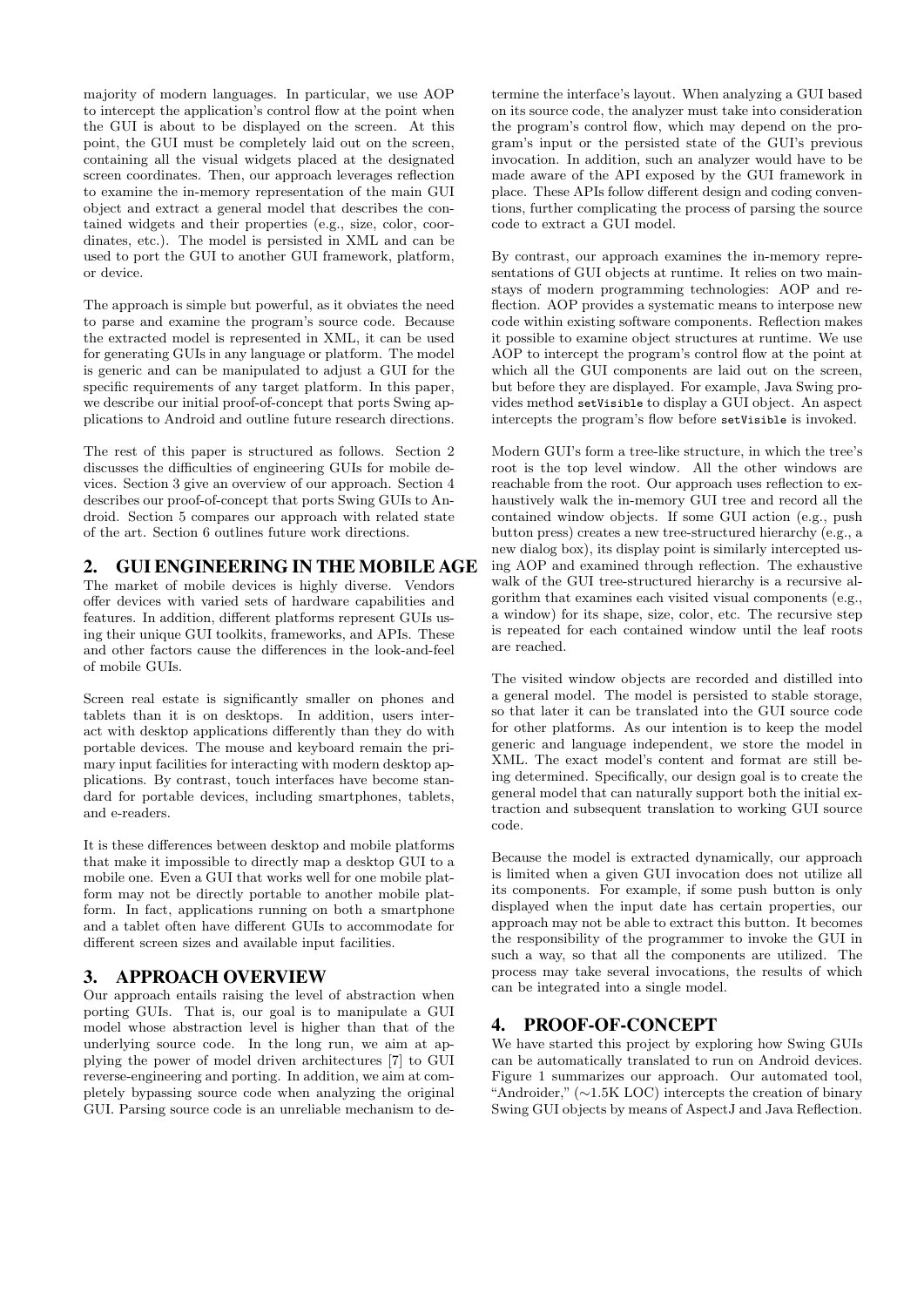

Figure 1: Our approach

Figure 2 shows an AspectJ code excerpt used by Androider to intercept and examine GUI objects at runtime. Androider dynamically analyzes the GUI Swing components to create a generalized GUI model. This model can then be used to automatically generate GUIs for any platform, stationary or mobile. Because well-designed GUIs follow the Model-View-Controller architecture, Androider leverages this design facet to implement a pragmatic translation strategy. Specifically, Androider completely translates the View, partially translates the Controller, and leaves the Model intact. Therefore, any Java-based GUI framework can reuse the original Swing Model as is and need to only adapt the Controller logic for the conventions of the target framework.

We have successfully applied Androider to re-engineer thirdparty Swing GUIs to run on an Android device. Figure 3 is a screenshot of a calculator application running on a laptop computer, while Figure 4 is a screenshot of the same application running on an Android emulator. Androider automatically adapted this application's GUI, eliminating the need for the programmer to write any code to implement visual components. Androider also generated skeletal implementations for all the required Controllers, so that the programmer only had to fill in low-level event handling logic, which would have been impossible to generate automatically. Finally, the original Model components worked seamlessly with the automatically generated visual components.

We faced several challenging issues while researching this approach. Android and Java use different layouts to display components and widgets on screen. Therefore, a direct

mapping of components and their corresponding layouts was impossible. We used built-in Android layouts to create specialized layouts that were equivalent but not the same as built-in Java layouts, and then used these specialized layouts to arrange components and widgets on the screen. Creating these layouts simplified the porting process.

Another hurdle we had to overcome was computing the correct application size and that of its individual components. When generating an Android application from the model, the components' size had to be adjusted, so that the translated GUI would look similar to the original GUI. We also had to insert logic to eliminate the components that did not make sense for mobile platforms like Menu Bars, when translating the model. Reflection will extract all the components that are part of the GUI. Thus, using this approach, we will be able to capture the components that are not visible on the screen and include them in the model representation of the GUI.

As a demonstration, consider a simple Java Swing application in Figure 5. This application how three push buttons, of which the button with the text "Hidden"is not visible. However the button may become visible in response to a future user interaction. As a result, our approach must extract all the buttons when translating this application's GUI to run on a different platform. Figure 6 shows the extracted components that form a tree-shaped structure, with the main frame serving as its root. Each extracted component includes its size and color information. This extracted tree serves as a model of the translated GUI. This model can later be generalized and persisted in any format.

```
1
2 public aspect ExtractGUIModel {
3
4 /∗∗
5 ∗ Intercepts the java.awt.Component.setVisible() method
6 ∗/
7 pointcut setVisible(): call(
8 void java.awt.Component.setVisible(boolean));
\alpha10 /∗∗
11 ∗ Calls androider methods
12 ∗/
13 after(): setVisible() {
14 //obtain the Swing component that is about to be set visible
15 Component c = ((Component)thisJoinPoint.getTarget());
16
17 Androider a = new Androider(c, fileName);
18 //traverses c using reflection and extracts GUI model
19 a.extractGUIModel();
\begin{matrix} 20 \\ 21 \end{matrix}21
```
Figure 2: Aspect Code to Intercept and Examine GUI at Runtime.

## 5. RELATED WORK

UIML is an XML based language for generating UI models [1, 2]. Programmers write a model user interface in UIML and then use UIML bindings to generate the user interface in the desired language. This requires the programmer to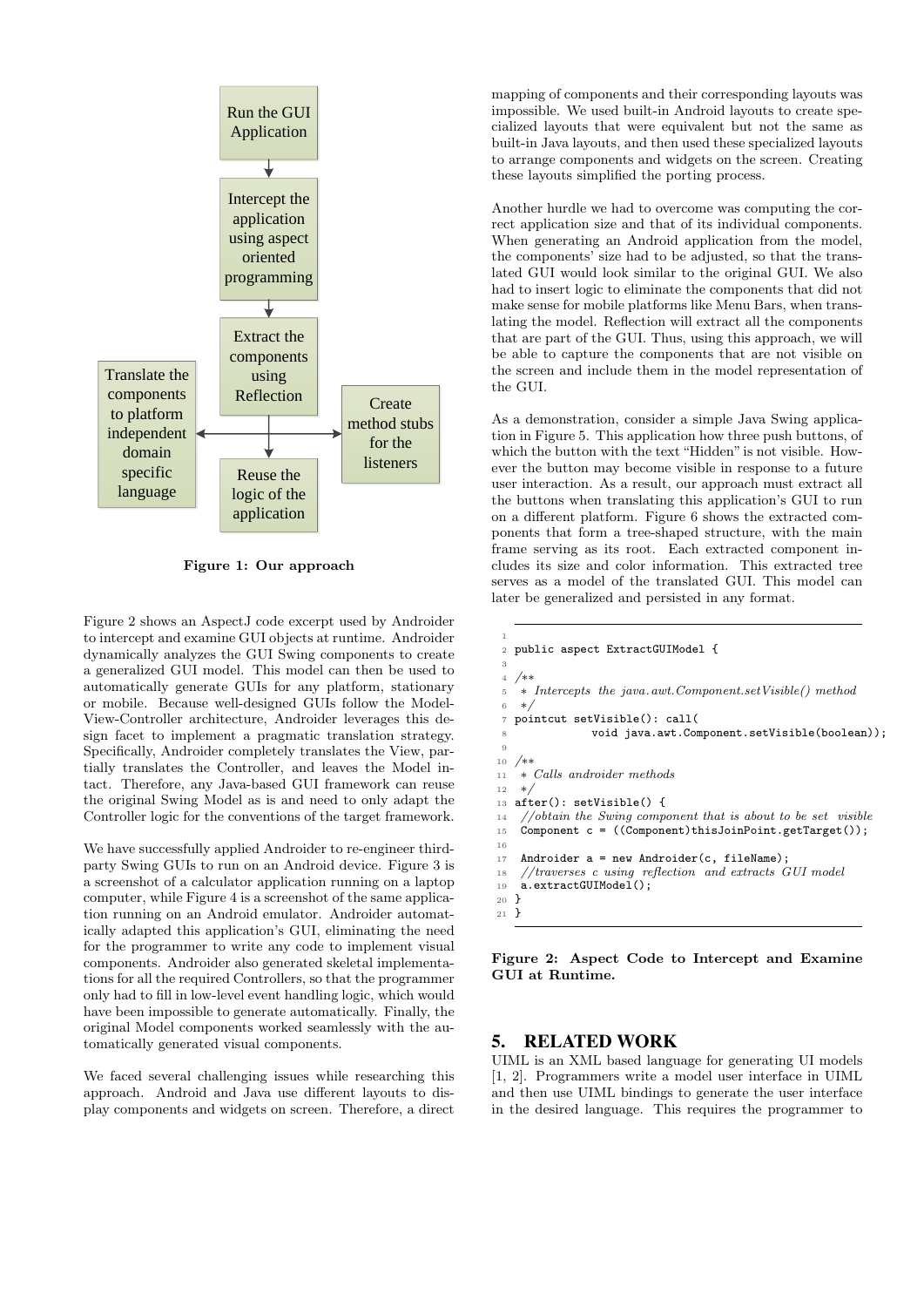

Figure 3: A third-party calculator written in Java running on a laptop computer



Figure 4: The ported calculator application running on Android emulator



Figure 5: Sample Java Swing GUI

know the UIML language. It has 5 main parts in which the programmer defines the components that make the interface, their arrangement, the data associated with them and their appearance. We are exploring whether UIML may serve as the general model for our approach. An important issue that remains to be determined is whether UIML has adequate support to express, manipulate, and translate modern mobile GUIs.

In another approach, Java Swing is converted to AJAX enabled web based applications [6]. In this approach, Swing GUI is reverse-engineered and automatically translated to AJAX enabled front-end. UiBuilder is another tool used for porting applications across platforms [5], and it is also XML based. The language consists of interactor and constraint tags to define the elements and their position on the screen. At runtime, the XML is translated to the target platform language using a translation library built for this purpose.

In some of these approaches, the programmer has to learn a new language, while other creating wrapper classes create wrapper classes to port applications to use a different GUI framework [3]. Our approach differs in that we reverseengineer GUIs at runtime by examining in-memory representations of GUI objects. The extracted general GUI models can then be used to generate equivalent GUIs for other platforms. To take advantage of our approach, the programmer does not have to learn a new language. Furthermore, our approach completely bypasses the source code in the process of reverse-engineering a GUI, which is likely to reduce errors when extracting general GUI models.

## 6. FUTURE WORK

From here on now, we plan to apply what we have learned from our preliminary work to our future research efforts. We plan to investigate how our GUI model, generated while porting Java applications to Android, can be fully generalized, so that it could express GUIs for all major mobile platforms. One way to support this generalization is to create a library of all the supported platforms and devices that run on them. In this library, each entry will contain information such as the type of the device (e.g., smartphone, tablet, e-reader, etc.), the operating system it is running on, its screen size, and its implementation languages. The library can then guide the translation, taking into consideration individual device characteristics and differences. Our vision is to have one general GUI model, which will be extracted and persisted for future use. The model will then be translated into working code as guided by the library.

Specifically, when translating a general model to a particular platform, some components and widgets, not supported by the platform may need to be replaced with equivalent widgets supported on the target platform. For example, a combo box can be replaced with a list of radio buttons and vice versa; a table can be replaced with a simple list formatted as a table. This translation technology should enable new types of mobile applications.

As an example, consider the domain of travel applications. Almost every big city in the US has mobile applications developed to support its visitors. Usually, such applications incorporate a variety of information including maps, landmarks, hotels, restaurants, and entertainment. When an application has to provide so much information to the user, the GUI may be cluttered. We envision being able to mash up such travel applications on the fly, installing only the information needed for a given visitor. All the available information will be stored in a general repository, with the GUI represented as our general model. The required pieces of this model can be translated for the mobile platform at hand and installed on the visitor's device. In essence, in-